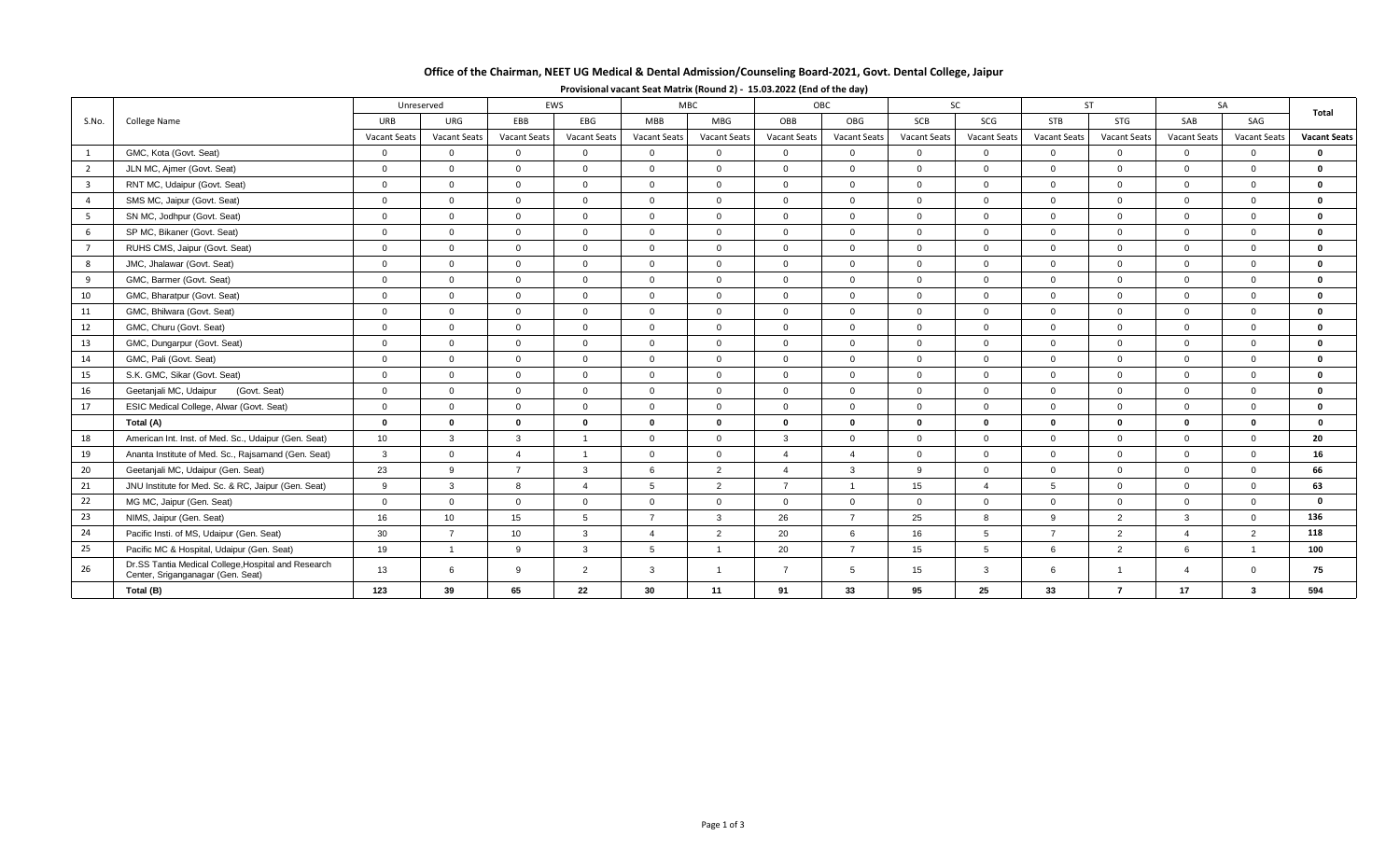## **Office of the Chairman, NEET UG Medical & Dental Admission/Counseling Board-2021, Govt. Dental College, Jaipur**

|       | College Name                                                                              | EWS<br>Unreserved   |                     |                     | <b>MBC</b>          |                | OBC                 |                     | SC                  |                     | <b>ST</b>           |                     | SA                  |                | Total                   |                     |
|-------|-------------------------------------------------------------------------------------------|---------------------|---------------------|---------------------|---------------------|----------------|---------------------|---------------------|---------------------|---------------------|---------------------|---------------------|---------------------|----------------|-------------------------|---------------------|
| S.No. |                                                                                           | URB                 | URG                 | EBB                 | EBG                 | <b>MBB</b>     | <b>MBG</b>          | OBB                 | OBG                 | SCB                 | SCG                 | <b>STB</b>          | <b>STG</b>          | SAB            | SAG                     |                     |
|       |                                                                                           | <b>Vacant Seats</b> | <b>Vacant Seats</b> | <b>Vacant Seats</b> | <b>Vacant Seats</b> | Vacant Seats   | <b>Vacant Seats</b> | <b>Vacant Seats</b> | <b>Vacant Seats</b> | <b>Vacant Seats</b> | <b>Vacant Seats</b> | <b>Vacant Seats</b> | <b>Vacant Seats</b> | Vacant Seats   | <b>Vacant Seats</b>     | <b>Vacant Seats</b> |
| 27    | RUHS CMS, Jaipur (Mgmt. Seat)                                                             | $\mathbf{0}$        | $\mathbf{0}$        | $\overline{0}$      | $\overline{0}$      | $\overline{0}$ | $\overline{0}$      | $\mathbf{0}$        | $\overline{0}$      | $\mathbf 0$         | $\overline{0}$      | $\mathbf 0$         | $\mathbf{0}$        | $\overline{0}$ | $\Omega$                | $\mathbf{0}$        |
| 28    | JMC, Jhalawar (Mgmt. Seat)                                                                | $\mathbf 0$         | $\overline{0}$      | $\overline{0}$      | $\overline{0}$      | $\overline{0}$ | $\overline{0}$      | $\overline{0}$      | $\overline{0}$      | $\overline{0}$      | $\overline{0}$      | $\overline{0}$      | $\overline{0}$      | $\overline{0}$ | $\mathbf{0}$            | $\mathbf{0}$        |
| 29    | GMC, Barmer (Mgmt. Seat)                                                                  | $\mathbf 0$         | $\mathbf{0}$        | $\overline{0}$      | $\mathbf{0}$        | $\overline{0}$ | $\mathbf 0$         | $\mathbf{0}$        | $\overline{0}$      | $\overline{0}$      | $\overline{0}$      | $\overline{0}$      | $\overline{0}$      | $\overline{0}$ | $\mathbf{0}$            | $\mathbf{0}$        |
| 30    | GMC, Bharatpur (Mgmt. Seat)                                                               | $\mathbf 0$         | $\mathbf 0$         | $\overline{0}$      | $\mathbf{0}$        | $\overline{0}$ | $\overline{0}$      | $\overline{0}$      | $\mathbf 0$         | $\mathbf 0$         | $\overline{0}$      | $\overline{0}$      | $\overline{0}$      | $\overline{0}$ | $\mathbf{0}$            | $\mathbf{0}$        |
| 31    | GMC, Bhilwara (Mgmt. Seat)                                                                | $\overline{0}$      | $\overline{0}$      | $\overline{0}$      | $\overline{0}$      | $\overline{0}$ | $\Omega$            | $\overline{0}$      | $\overline{0}$      | $\overline{0}$      | $\overline{0}$      | $\overline{0}$      | $\overline{0}$      | $\overline{0}$ | $\Omega$                | $\mathbf{0}$        |
| 32    | GMC, Churu (Mgmt. Seat)                                                                   | $\overline{0}$      | $\overline{0}$      | $\overline{0}$      | $\overline{0}$      | $\overline{0}$ | $\overline{0}$      | $\mathbf 0$         | $\overline{0}$      | $\overline{0}$      | $\overline{0}$      | $\overline{0}$      | $\overline{0}$      | $\overline{0}$ | $\mathbf{0}$            | $\mathbf{0}$        |
| 33    | GMC, Dungarpur (Mgmt. Seat)                                                               | $\overline{0}$      | $\overline{0}$      | $\overline{0}$      | $\mathbf{0}$        | $\overline{0}$ | $\overline{0}$      | $\mathbf 0$         | $\mathbf 0$         | $\overline{0}$      | $\overline{0}$      | $\overline{0}$      | $\overline{0}$      | $\overline{0}$ | $\mathbf{0}$            | $\mathbf 0$         |
| 34    | GMC, Pali (Mgmt. Seat)                                                                    | $\mathbf 0$         | $\mathbf{0}$        | $\overline{0}$      | $\mathbf 0$         | $\overline{0}$ | $\mathbf 0$         | $\overline{0}$      | $\overline{0}$      | $\overline{0}$      | $\overline{0}$      | $\overline{0}$      | $\overline{0}$      | $\overline{0}$ | $\mathbf{0}$            | $\mathbf{0}$        |
| 35    | S.K. GMC, Sikar (Mgmt. Seat)                                                              | $\mathbf 0$         | $\mathbf 0$         | $\mathbf{0}$        | $\overline{0}$      | $\mathbf 0$    | $\overline{0}$      | $\overline{0}$      | $\overline{0}$      | $\overline{0}$      | $\overline{0}$      | $\overline{0}$      | $\overline{0}$      | $\overline{0}$ | $\mathbf{0}$            | $\mathbf{0}$        |
| 36    | American Int. Inst. of Med. Sc., Udaipur (Mgmt. Seat)                                     | $\overline{0}$      | $\overline{1}$      | 2                   | $\overline{0}$      | $\overline{1}$ | $\Omega$            | $\Delta$            | $\overline{1}$      | $\mathbf{3}$        | $\overline{1}$      | $\overline{1}$      | $\overline{1}$      | $\overline{1}$ | $\Omega$                | 16                  |
| 37    | Ananta Institute of Med. Sc., Rajsamand (Mgmt. Seat)                                      | 2                   | $\overline{1}$      | $\overline{1}$      | $\overline{0}$      | $\overline{1}$ | - 1                 | $\overline{1}$      | $\overline{1}$      | $\mathbf{3}$        | $\overline{0}$      | $\overline{1}$      | $\overline{1}$      |                | $\mathbf{0}$            | 14                  |
| 38    | Geetanjali MC, Udaipur (Mgmt. Seat)                                                       | 10                  | $\mathbf{3}$        | $\mathbf{3}$        | $\overline{1}$      | $\overline{1}$ | $\overline{1}$      | 6                   | 2                   | $\overline{4}$      | 2                   | 2                   | $\overline{0}$      | $\overline{1}$ | $\overline{1}$          | 37                  |
| 39    | JNU Institute for Med. Sc. & RC, Jaipur (Mgmt. Seat)                                      | 5                   | $\overline{1}$      | $\overline{1}$      | $\overline{1}$      | $\overline{1}$ | $\Omega$            | $\Delta$            | $\overline{1}$      | $\mathbf{3}$        | $\overline{1}$      | 2                   | $\overline{0}$      | $\overline{0}$ | $\overline{1}$          | 21                  |
| 40    | MG MC, Jaipur (Mgmt. Seat)                                                                | $\overline{1}$      | $\overline{0}$      | $\mathbf{3}$        | $\mathbf 0$         | $\overline{0}$ | $\mathbf{0}$        | $\mathbf{3}$        | $\overline{1}$      | $\mathbf 0$         | $\overline{0}$      | $\overline{0}$      | $\overline{0}$      | $\overline{0}$ | $\mathbf{0}$            | 8                   |
| 41    | NIMS, Jaipur (Mgmt. Seat)                                                                 | 9                   | $\overline{1}$      | $\mathbf{3}$        | $\overline{1}$      | $\overline{1}$ | $\overline{1}$      | 6                   | 2                   | $\overline{4}$      | 2                   | 2                   | $\overline{0}$      | $\overline{1}$ | $\overline{1}$          | 34                  |
| 42    | Pacific Insti. of MS, Udaipur (Mgmt. Seat)                                                | 6                   | $\overline{2}$      | $\overline{1}$      | $\overline{1}$      | $\overline{0}$ | $\overline{1}$      | $\overline{4}$      | $\overline{1}$      | $\overline{2}$      | 2                   | $\overline{1}$      | $\overline{1}$      | $\overline{1}$ | $\mathbf{0}$            | 23                  |
| 43    | Pacific MC & Hospital, Udaipur (Mgmt. Seat)                                               | 6                   | $\overline{2}$      | $\overline{1}$      | $\overline{1}$      | $\overline{1}$ | $\overline{0}$      | $\overline{4}$      | $\overline{1}$      | $\mathbf{3}$        | $\overline{1}$      | $\overline{1}$      | $\overline{0}$      | $\overline{1}$ | $\overline{1}$          | 23                  |
| 44    | Dr.SS Tantia Medical College, Hospital and Research<br>Center, Sriganganagar (Mgmt. Seat) | 6                   | $\overline{2}$      |                     | $\overline{1}$      | $\overline{1}$ |                     | 3                   | $\overline{1}$      | $\mathbf{3}$        | $\overline{1}$      | $\overline{1}$      | $\overline{1}$      |                | $\mathbf{0}$            | 23                  |
|       | Total (C)                                                                                 | 45                  | 13                  | 16                  | 6                   | $\overline{7}$ | 5                   | 35                  | 11                  | 25                  | 10                  | 11                  | 4                   | $\overline{7}$ | $\overline{\mathbf{4}}$ | 199                 |
| 45    | GMC, Kota (NRI Seat)                                                                      | $\overline{0}$      | $\overline{0}$      | $\overline{0}$      | $\overline{0}$      | $\overline{0}$ | $\Omega$            | $\Omega$            | $\overline{0}$      | $\overline{0}$      | $\overline{0}$      | $\Omega$            | $\Omega$            | $\overline{0}$ | $\Omega$                | $\bf{0}$            |
| 46    | JLN MC, Ajmer (NRI Seat)                                                                  | $\mathbf 0$         | $\mathbf 0$         | $\overline{0}$      | $\mathbf 0$         | $\overline{0}$ | $\overline{0}$      | $\overline{0}$      | $\mathbf 0$         | $\mathbf 0$         | $\overline{0}$      | $\overline{0}$      | $\overline{0}$      | $\mathbf{0}$   | $\mathbf{0}$            | $\mathbf 0$         |
| 47    | RNT MC, Udaipur (NRI Seat)                                                                | $\mathbf 0$         | $\mathbf{0}$        | $\overline{0}$      | $\overline{0}$      | $\overline{0}$ | $\overline{0}$      | $\mathbf{0}$        | $\overline{0}$      | $\overline{0}$      | $\overline{0}$      | $\overline{0}$      | $\overline{0}$      | $\overline{0}$ | $\mathbf{0}$            | $\mathbf{0}$        |
| 48    | RUHS CMS, Jaipur (NRI Seat)                                                               | $\mathbf{0}$        | $\overline{0}$      | $\overline{0}$      | $\overline{0}$      | $\overline{0}$ | $\overline{0}$      | $\mathbf{0}$        | $\overline{0}$      | $\overline{0}$      | $\overline{0}$      | $\overline{0}$      | $\overline{0}$      | $\overline{0}$ | $\mathbf{0}$            | $\Omega$            |
| 49    | JMC, Jhalawar (NRI Seat)                                                                  | $\overline{0}$      | $\mathbf{0}$        | $\overline{0}$      | $\overline{0}$      | $\overline{0}$ | $\Omega$            | $\overline{0}$      | $\overline{0}$      | $\overline{0}$      | $\overline{0}$      | $\Omega$            | $\Omega$            | $\overline{0}$ | $\Omega$                | $\mathbf{0}$        |
| 50    | GMC, Barmer (NRI Seat)                                                                    | $\overline{0}$      | $\overline{0}$      | $\overline{0}$      | $\overline{0}$      | $\overline{0}$ | $\overline{0}$      | $\overline{0}$      | $\mathbf 0$         | $\overline{0}$      | $\overline{0}$      | $\overline{0}$      | $\overline{0}$      | $\overline{0}$ | $\mathbf{0}$            | $\mathbf 0$         |
| 51    | GMC, Bharatpur (NRI Seat)                                                                 | $\overline{0}$      | $\mathbf 0$         | $\mathbf 0$         | $\overline{0}$      | $\overline{0}$ | $\overline{0}$      | $\mathbf 0$         | $\mathbf 0$         | $\overline{0}$      | $\overline{0}$      | $\overline{0}$      | $\mathbf{0}$        | $\overline{0}$ | $\mathbf{0}$            | $\mathbf 0$         |
| 52    | GMC, Bhilwara (NRI Seat)                                                                  | $\mathbf{0}$        | $\mathbf{0}$        | $\mathbf 0$         | $\mathbf 0$         | $\overline{0}$ | $\mathbf 0$         | $\mathbf{0}$        | $\overline{0}$      | $\overline{0}$      | $\overline{0}$      | $\mathbf 0$         | $\overline{0}$      | $\Omega$       | $\Omega$                | $\mathbf{0}$        |
| 53    | GMC, Churu (NRI Seat)                                                                     | $\mathbf{0}$        | $\mathbf{0}$        | $\overline{0}$      | $\overline{0}$      | $\overline{0}$ | $\Omega$            | $\overline{0}$      | $\overline{0}$      | $\overline{0}$      | $\overline{0}$      | $\overline{0}$      | $\overline{0}$      | $\Omega$       | $\Omega$                | $\mathbf{0}$        |
| 54    | GMC, Dungarpur (NRI Seat)                                                                 | $\mathbf{0}$        | $\mathbf{0}$        | $\Omega$            | $\Omega$            | $\Omega$       | $\Omega$            | $\Omega$            | $\Omega$            | $\Omega$            | $\Omega$            | $\Omega$            | $\Omega$            | $\Omega$       | $\Omega$                | $\mathbf{0}$        |
| 55    | GMC, Pali (NRI Seat)                                                                      | $\overline{0}$      | $\mathbf{0}$        | $\overline{0}$      | $\overline{0}$      | $\overline{0}$ | $\Omega$            | $\overline{0}$      | $\overline{0}$      | $\overline{0}$      | $\overline{0}$      | $\overline{0}$      | $\overline{0}$      | $\overline{0}$ | $\mathbf{0}$            | $\mathbf{0}$        |
| 56    | S.K. GMC, Sikar (NRI Seat)                                                                | $\mathbf{0}$        | $\mathbf 0$         | $\overline{0}$      | $\mathsf{O}$        | $\overline{0}$ | $\Omega$            | $\overline{0}$      | $\overline{0}$      | $\overline{0}$      | $\overline{0}$      | $\overline{0}$      | $\overline{0}$      | $\overline{0}$ | $\mathbf{0}$            | $\mathbf{0}$        |
|       | Total (D)                                                                                 | $\mathbf{0}$        | $\bf{0}$            | $\bf{0}$            | $\bf{0}$            | $\mathbf{0}$   | $\mathbf{0}$        | $\mathbf{0}$        | $\mathbf{0}$        | $\mathbf{0}$        | $\mathbf{0}$        | $\bf{0}$            | $\bf{0}$            | $\mathbf{0}$   | $\mathbf{0}$            | $\mathbf 0$         |
|       | Total                                                                                     | 168                 | 52                  | 81                  | 28                  | 37             | 16                  | 126                 | 44                  | 120                 | 35                  | 44                  | 11                  | 24             | $\overline{7}$          | 793                 |

**Provisional vacant Seat Matrix (Round 2) - 15.03.2022 (End of the day)**